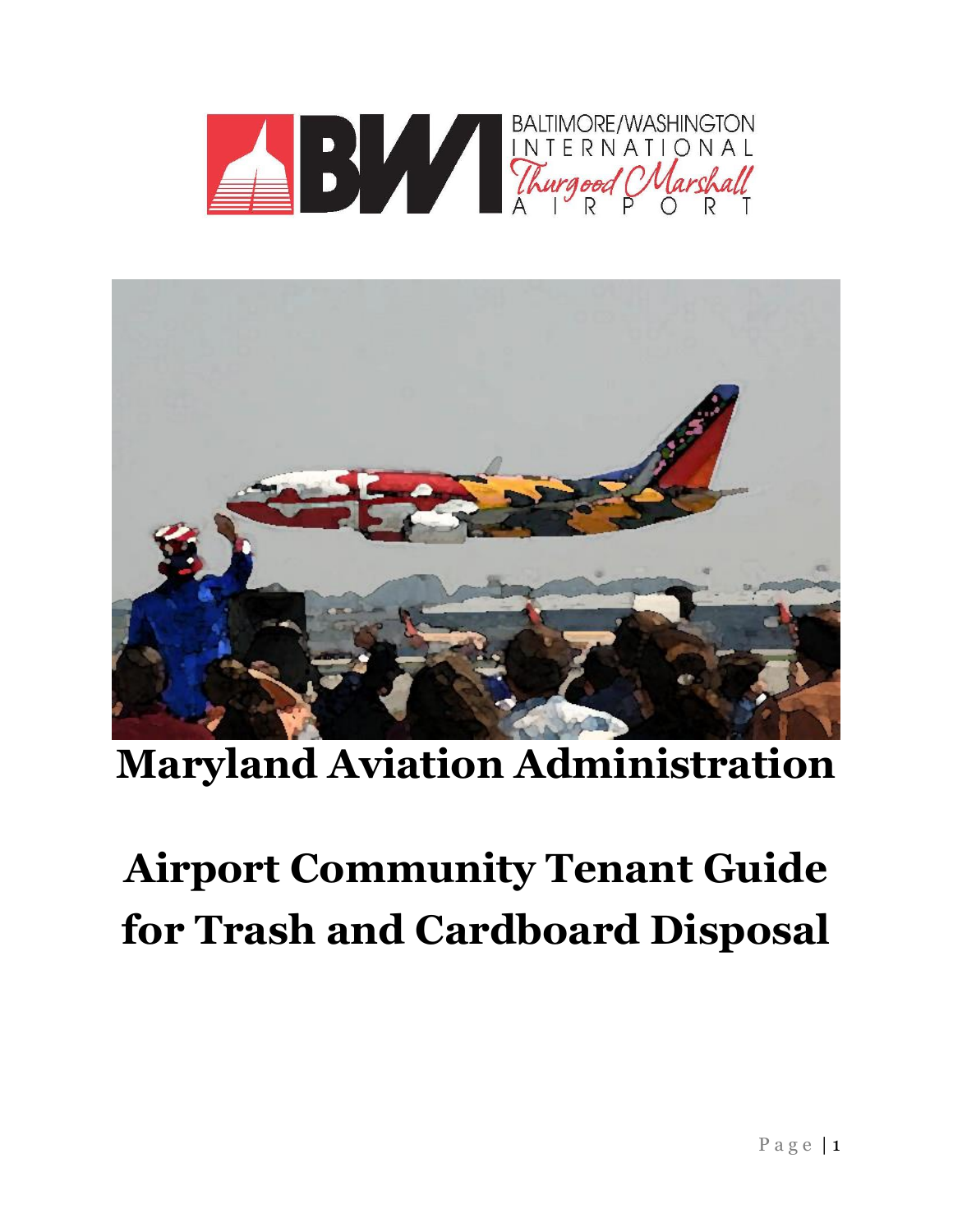# **Introduction**

All waste generated at the terminal falls into one of two categories: trash or cardboard.

Trash goes into the **BLACK** compactors.



Cardboard ONLY goes into the **GREEN** compactors or the **GREEN** dumpsters.



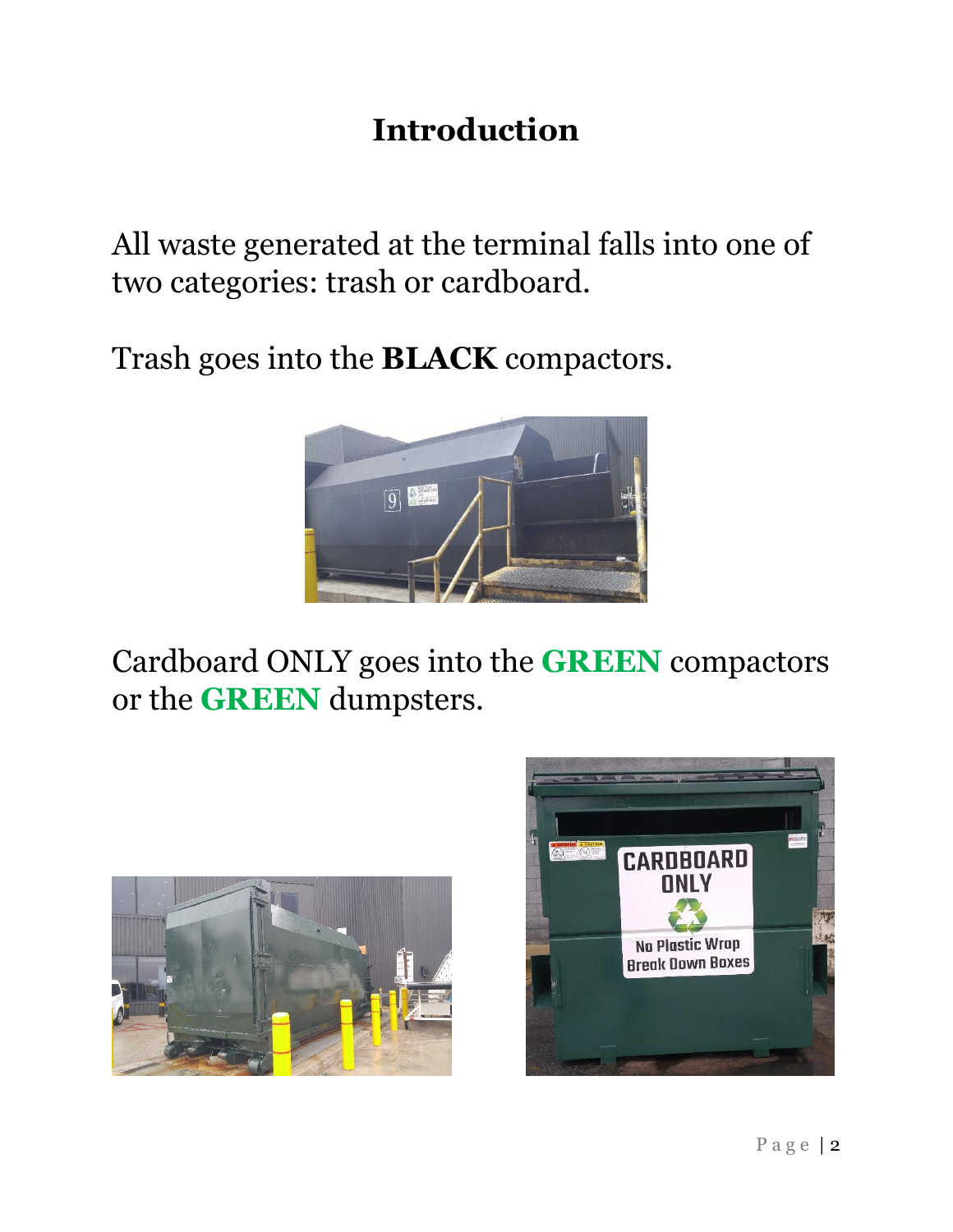# **Table of Contents**

# **I. Trash**

|    | a.             |                                      |  |
|----|----------------|--------------------------------------|--|
|    |                |                                      |  |
|    |                |                                      |  |
|    |                |                                      |  |
|    |                |                                      |  |
| П. |                | <b>Recycling – Cardboard</b>         |  |
|    | a.             |                                      |  |
|    | $\mathbf b$ .  | Cardboard Compactor Guide10          |  |
|    | $\mathbf{C}$ . | Cardboard Compactor Locations 11     |  |
|    | $\mathbf{d}$ . |                                      |  |
|    | e.             | Cardboard Only Dumpster Locations 13 |  |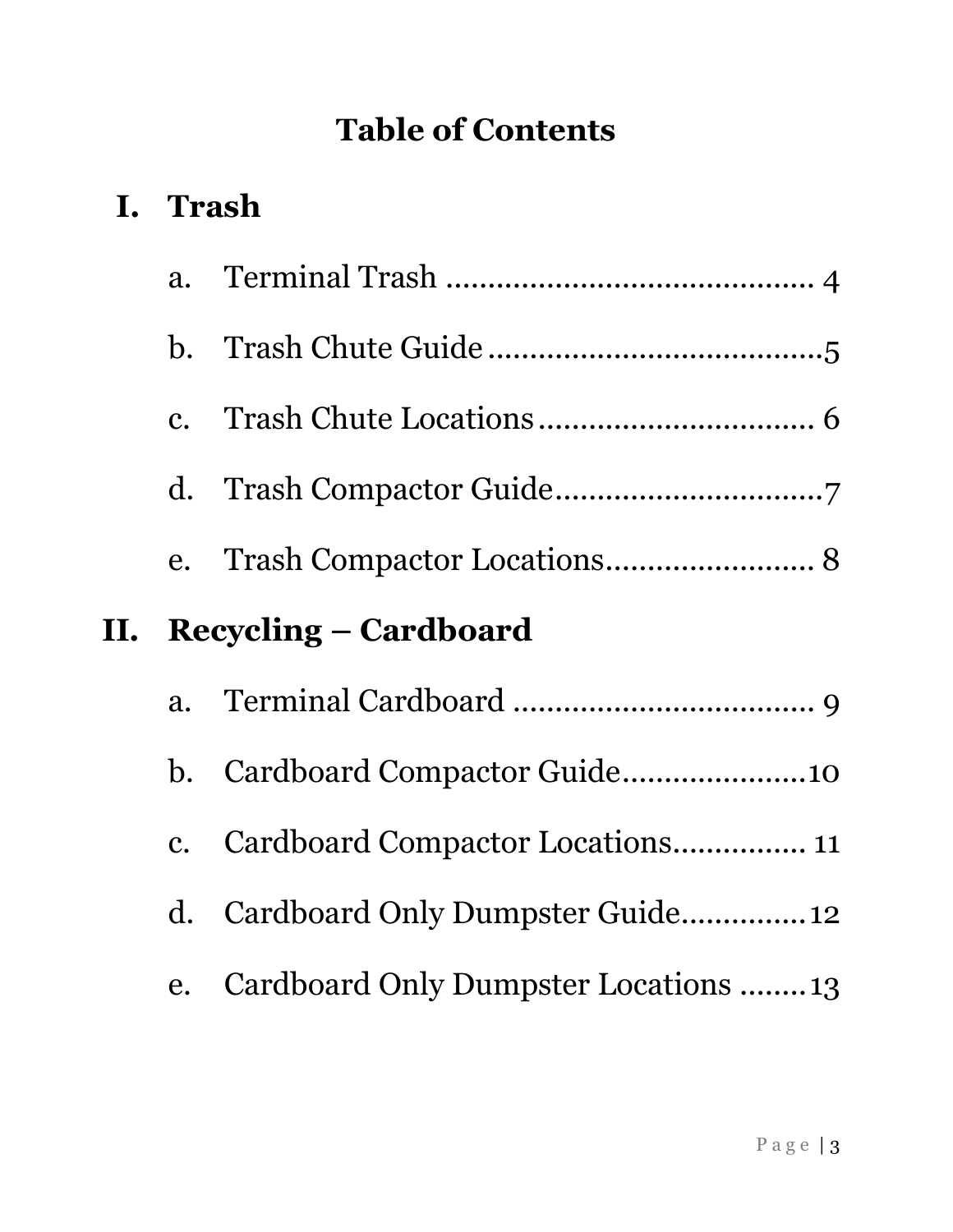# **Terminal Trash (BLACK)**

All waste, other than cardboard, belongs in the **BLACK** compactors.

**BLACK** compactors can be accessed via a trash chute or on the ramp.



# Trash chute **BLACK** Compactors

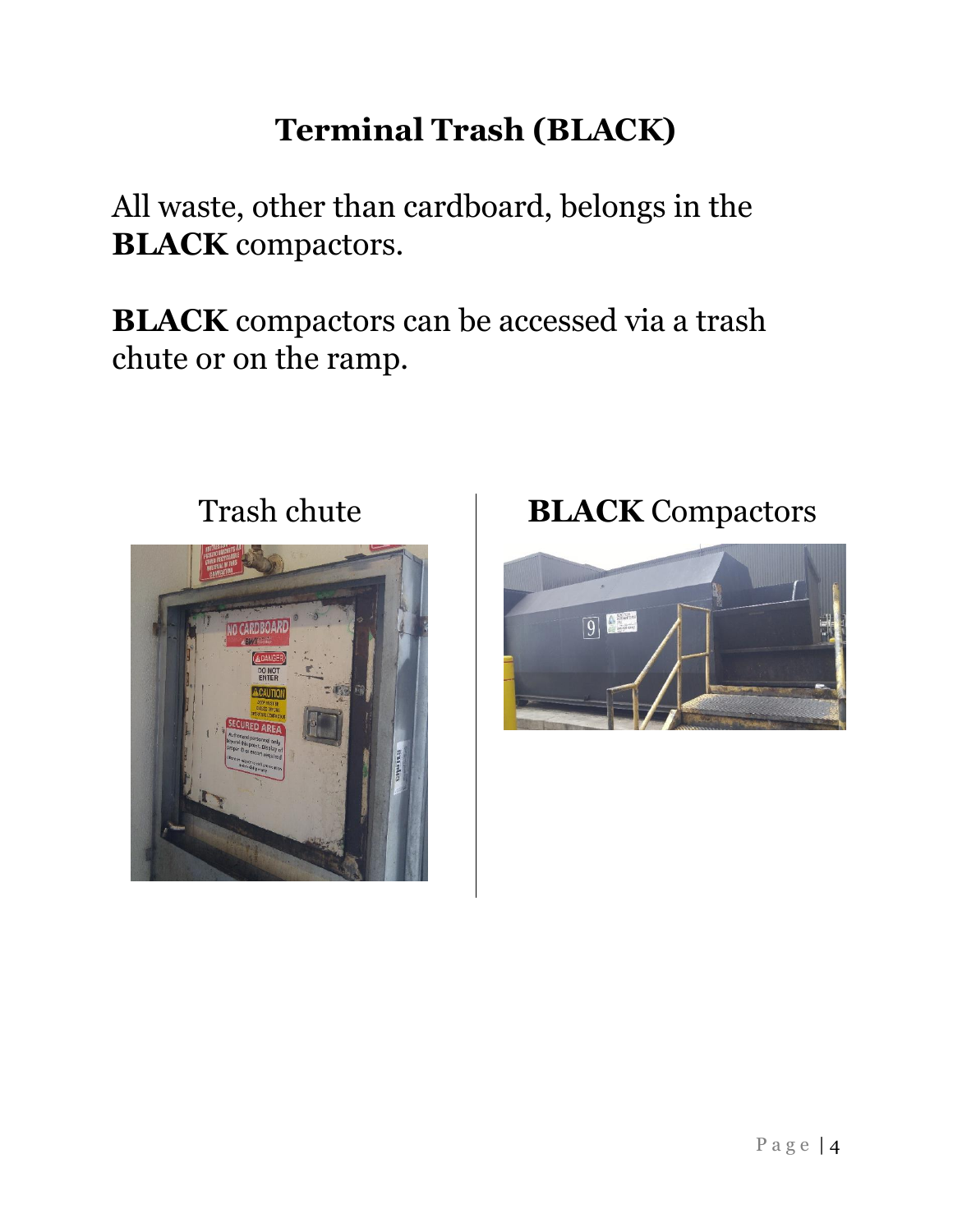# **Trash Chute Guide (BLACK)**

- 1) Place all trash and plastic bags in trash chute
	- Notify MAA Building Maintenance if the trash chute is full: 410-859-7200
- 2) **Do NOT** place any cardboard down trash chute
- 3) **Do NOT** leave items on floor of trash chute room



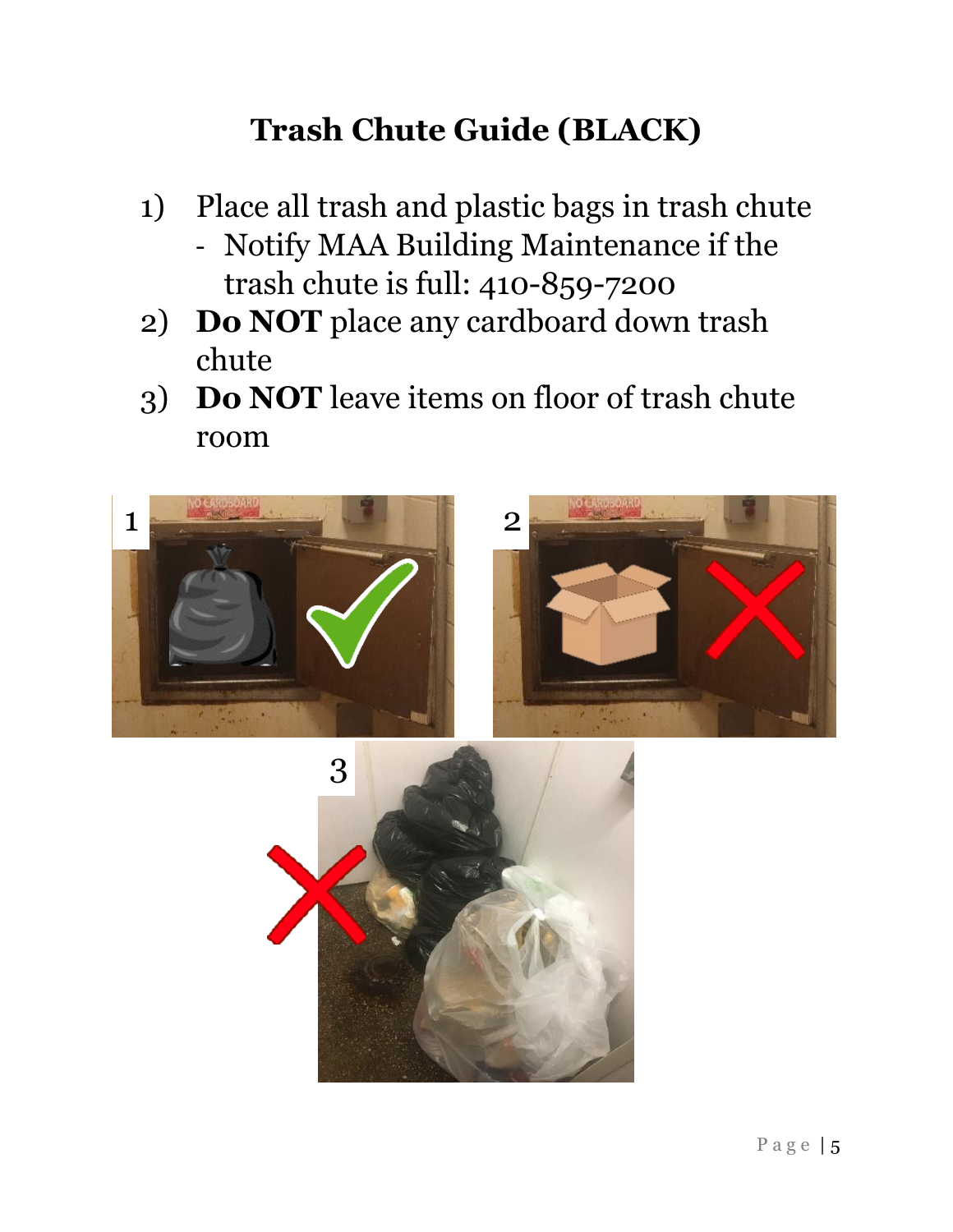# **Trash Chute Locations (BLACK)**

#### **A Concourse**

 $A11 - Room$ A226

#### **B Concourse**

- B1 (near Silver Diner) – Room BT254
- $\overline{B6 Room}$ B216B

### **C Concourse**

- C<sub>2</sub> (near Sweet Jesus) – Room C200
- $\blacksquare$  C<sub>7</sub> (near Hudson News) – Room C231B

#### **Central Terminal**

 $\blacksquare$  Behind MAA HR – Room NT231

#### **D Concourse**

- $\overline{D8} \text{Room}$ DX218C
- D21 (between Smoothie King and Nature's Kitchen) – Room DY207A

# **D/E Connector**

(near Duty Free) – Room NTE265C

# **E Concourse**

 $\blacksquare$  E1 (near Passport) – Room E3304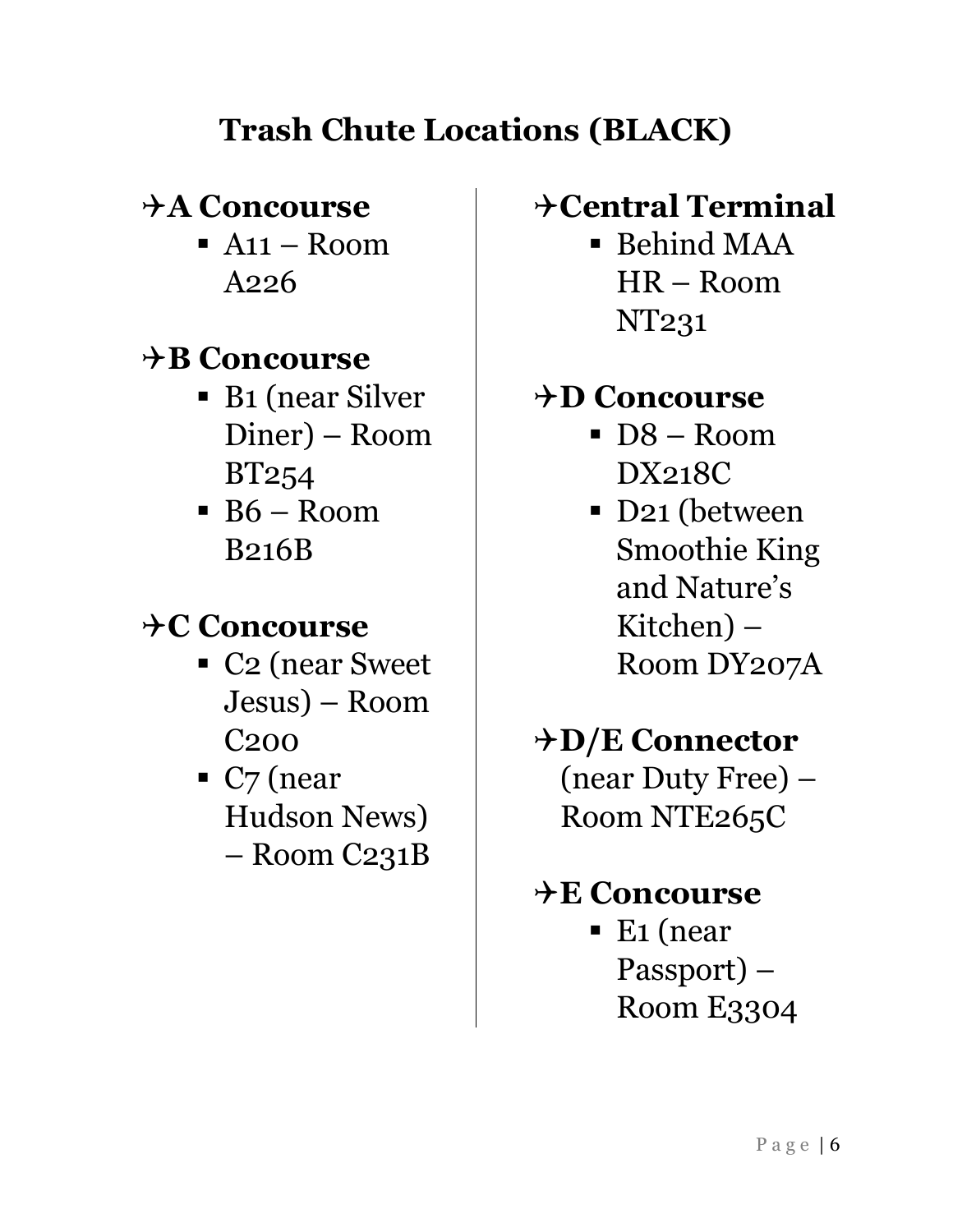# **Trash Compactor Guide (BLACK)**

- 1) Place all trash and plastic bags in **BLACK** compactor
	- Notify MAA Building Maintenance if the compactor is not working: 410-859-7200
- 2) Turn the key to the right or press the button if the compactor seems full
- 3) **Do NOT** leave items on top of or beside the compactor

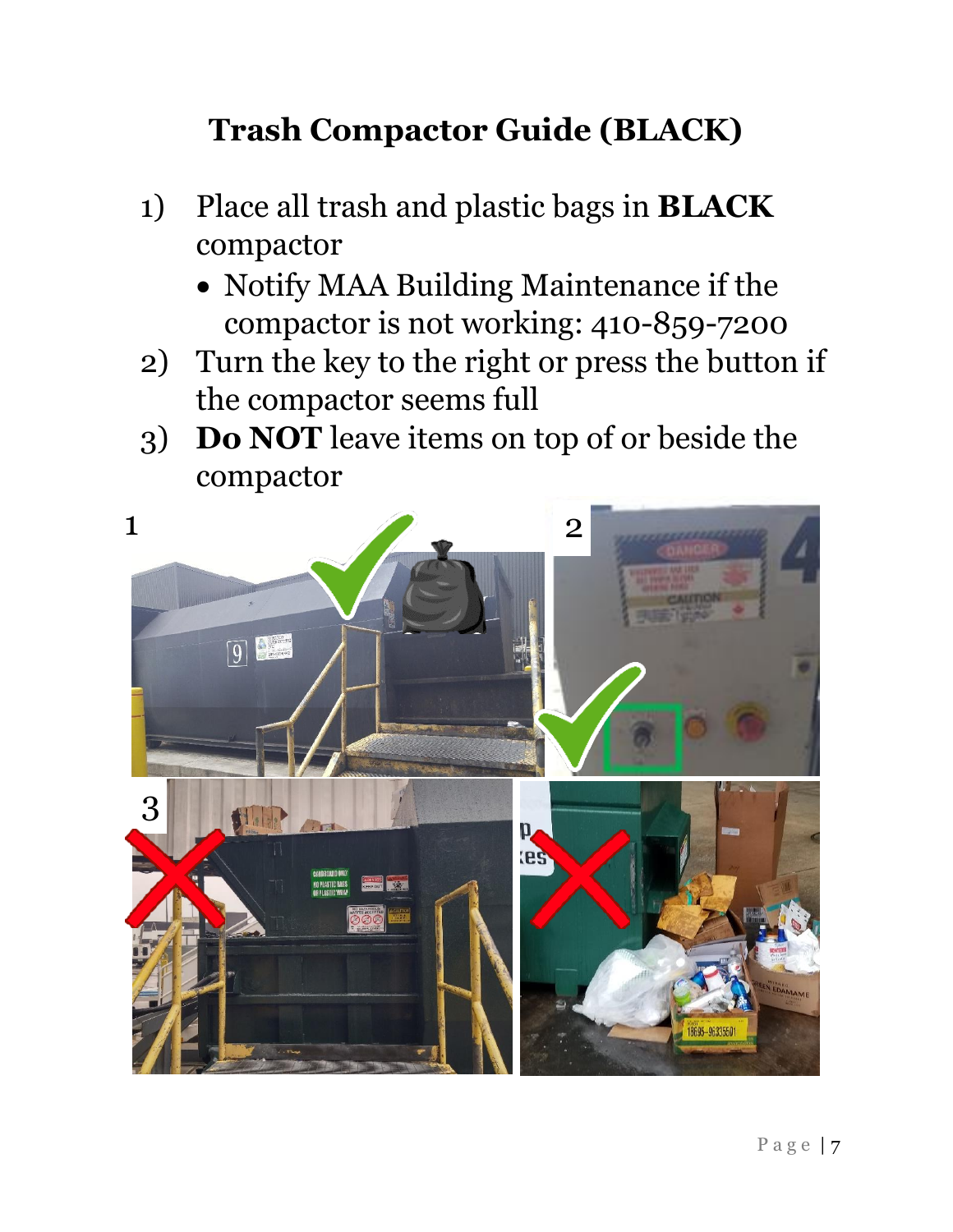# **Trash Compactor Locations (BLACK)**

#### **A Concourse**

- $\blacksquare$  A6
- $\blacksquare$  A<sub>11</sub>

## **B Concourse**

- $\blacksquare$  B4
- B/C Loading Dock

# **C Concourse**

- $\blacksquare$  C<sub>2</sub>
- $\overline{\phantom{a}}$  C<sub>3</sub>
- $\blacksquare$  C7
- C8

#### **Central Terminal**

■ Between C and D Concourse

#### **D Concourse**

- $\blacksquare$  D<sub>1</sub>
- D8
- D<sub>12</sub>
- D<sub>20</sub>
- D<sub>21</sub>
- $\blacksquare$  D<sub>25</sub>
- D<sub>26</sub>

## **E Concourse**

 $\blacksquare$  E1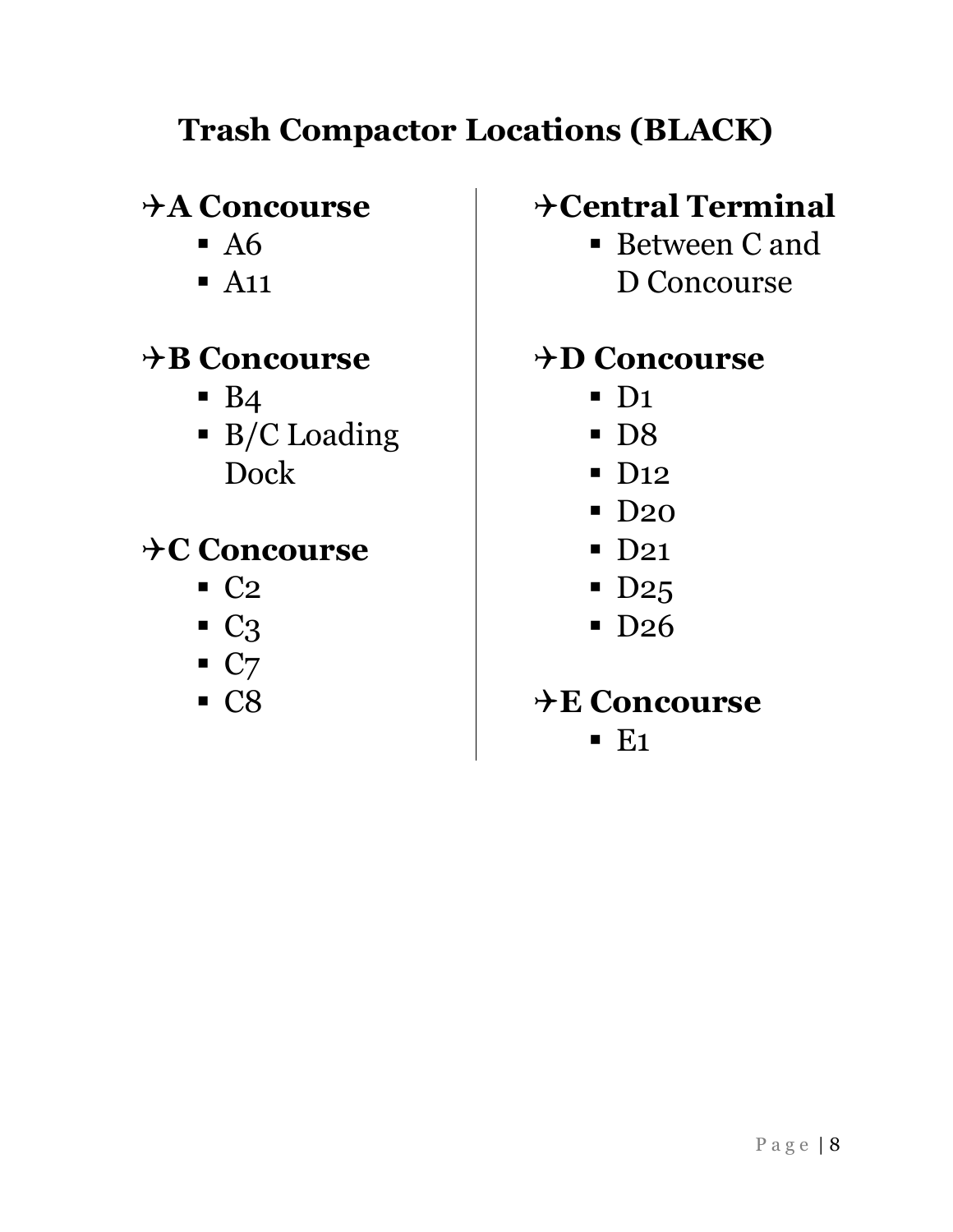# **Terminal Cardboard (GREEN)**

All cardboard belongs in **GREEN** compactors or **GREEN** dumpsters.

#### **GREEN** Compactors **GREEN** Dumpsters



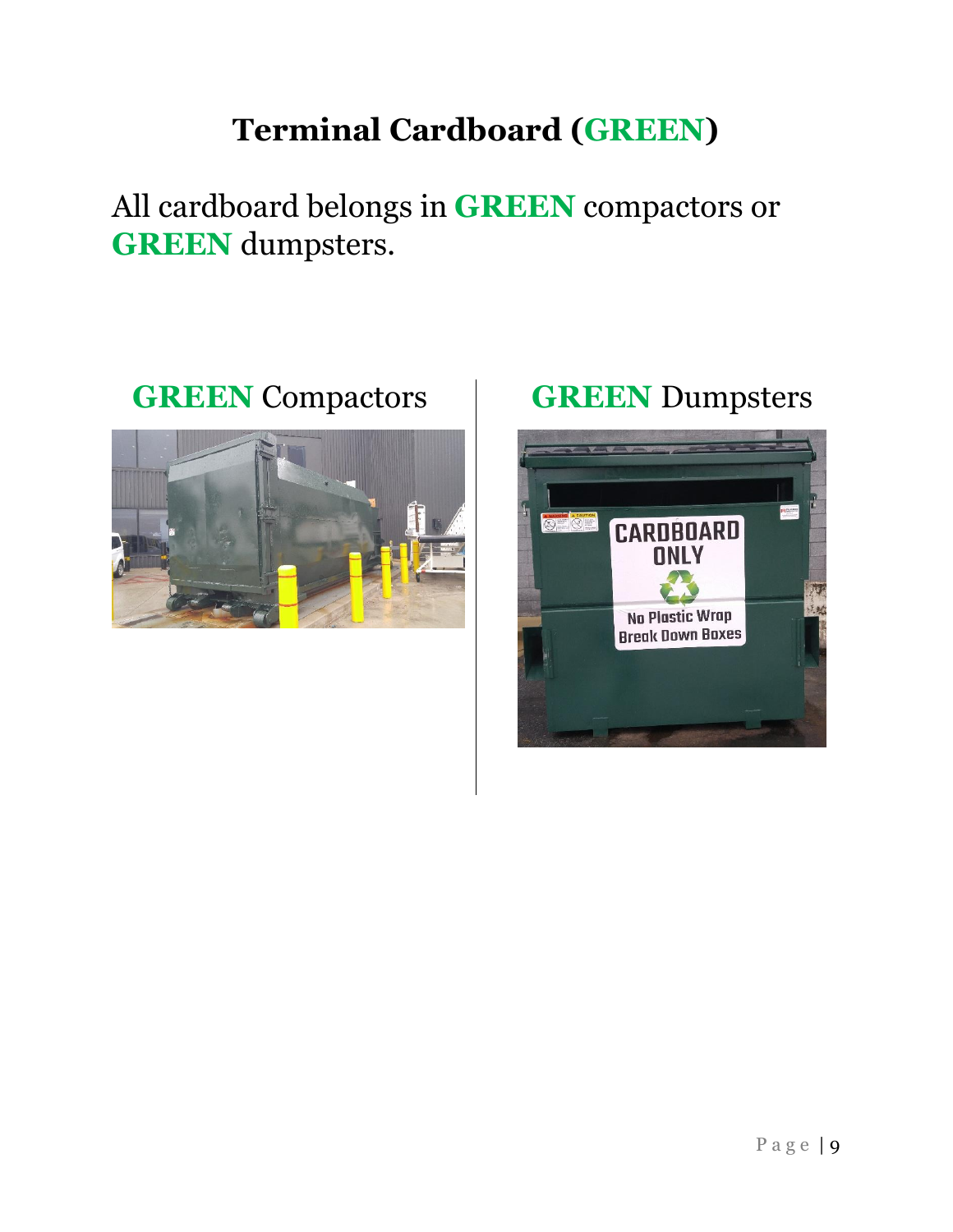# **Cardboard Compactor Guide (GREEN)**

- 1) Remove plastic wrap and packing material from inside and outside
	- Packing tape and labels can remain
- 2) Place cardboard in **GREEN** compactor
	- Notify MAA Building Maintenance if the compactor is not working: 410-859-7200
- 3) Turn the key to the right or press the button if the compactor seems full
- 4) **Do NOT** leave items on top of or beside the compactor

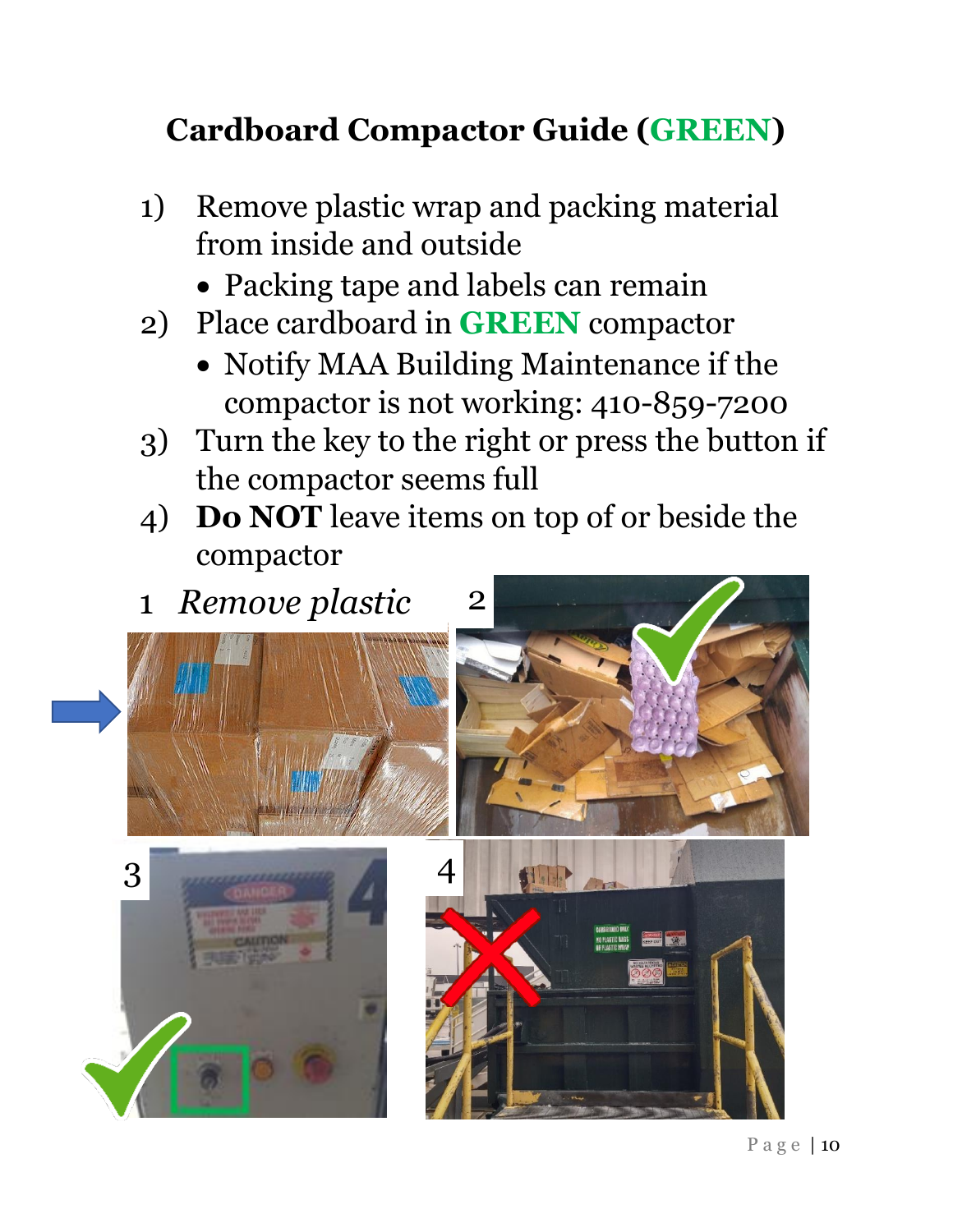# **Cardboard Compactor Locations (GREEN)**

# **A Concourse**

 $\blacksquare$  A6

# **B Concourse**

**B** Loading Dock

# $\rightarrow$ C Concourse

▪ C Loading Dock

# **D Concourse**

- $\blacksquare$  D<sub>5</sub>
- $\blacksquare$  D<sub>11</sub>

#### **D/E Connector**

 $\blacksquare$  D<sub>1</sub>/E<sub>2</sub>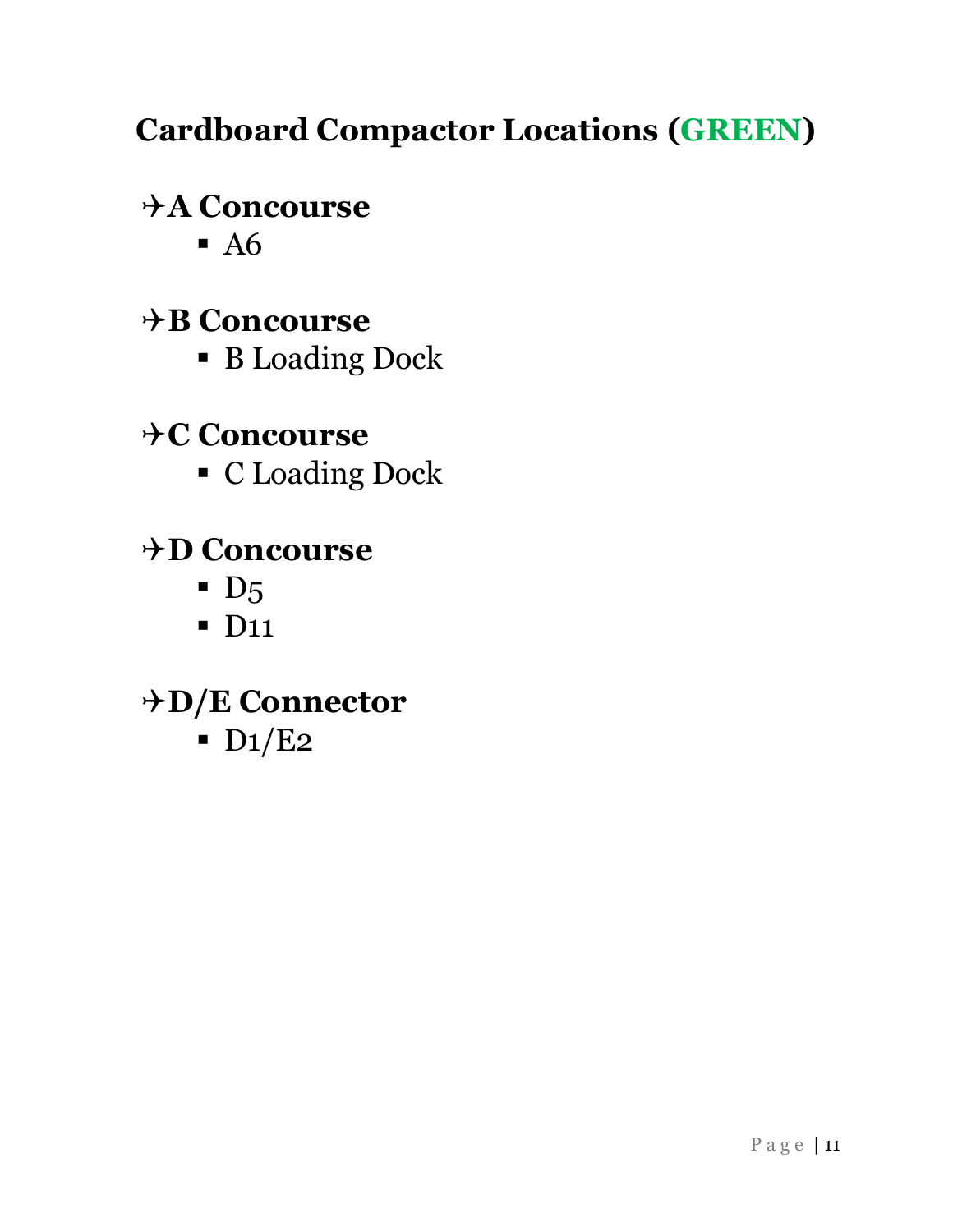# **Cardboard Only Dumpster Guide (GREEN)**

- 1) Remove plastic wrap and packing material from inside and outside
	- Packing tape and labels can remain
- 2) Flatten box
- 3) Place in **GREEN** cardboard dumpster
- 4) **Do NOT** pile items beside the dumpster
- 5) **Do NOT** open dumpster lids
- 6) **Do NOT** cut the locks on the side doors